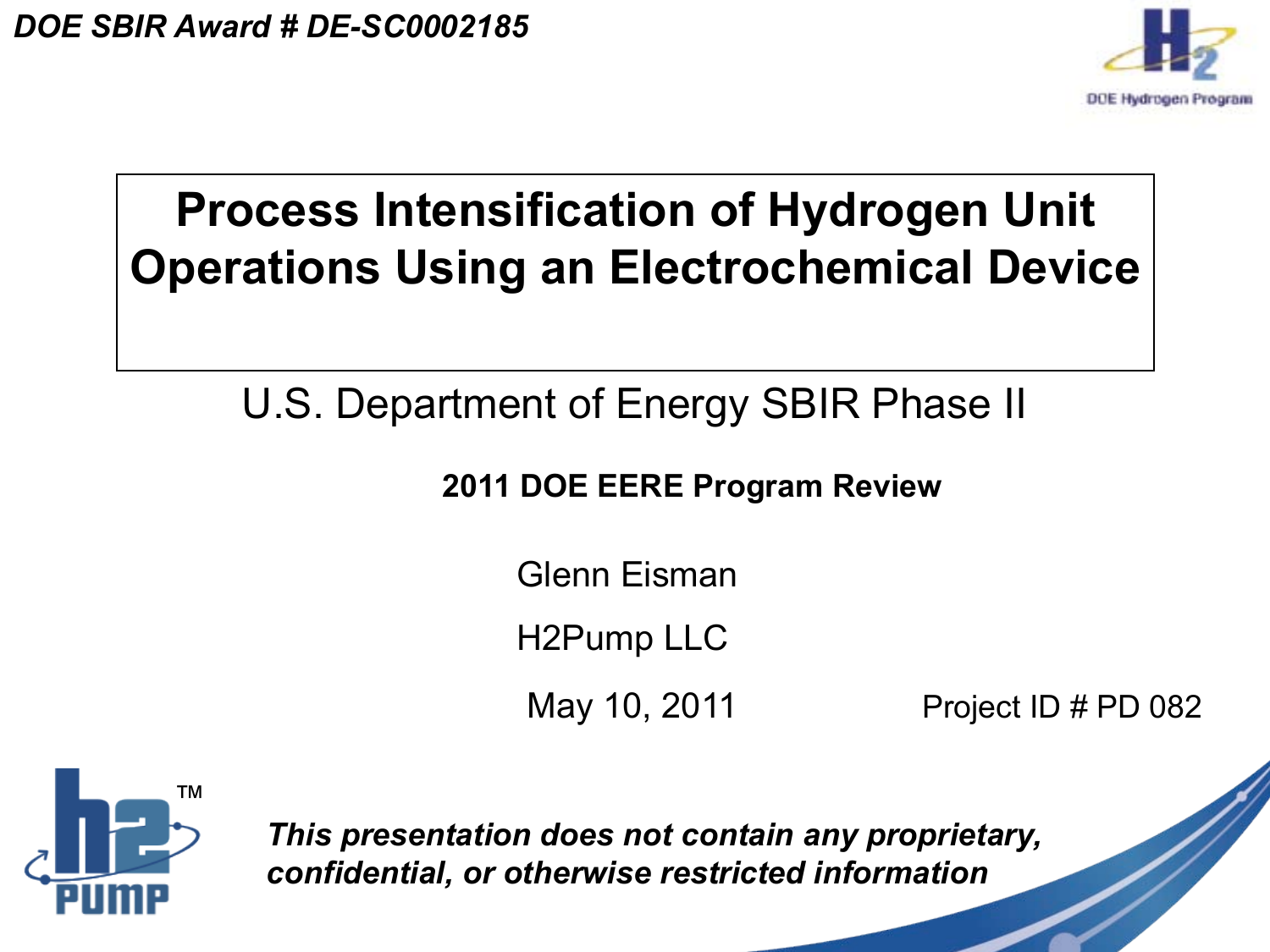## **Overview**

- Timeline
	- Start: August 2010
	- End: August 2012
	- 25% completed
- **Budget**

Total Project Funding \$963,850 Year 1 funding: \$481k Funding to-date: \$205k



*DOE SBIR Award # DE-SC0002185*

- Barriers
	- 300 psig PBI pump module
	- High tolerance to reformate gases
	- Low cost
	- Efficiency
- Partners
	- PBI Performance Products, Inc.
	- Plug Power, Inc.



**ablua pawer**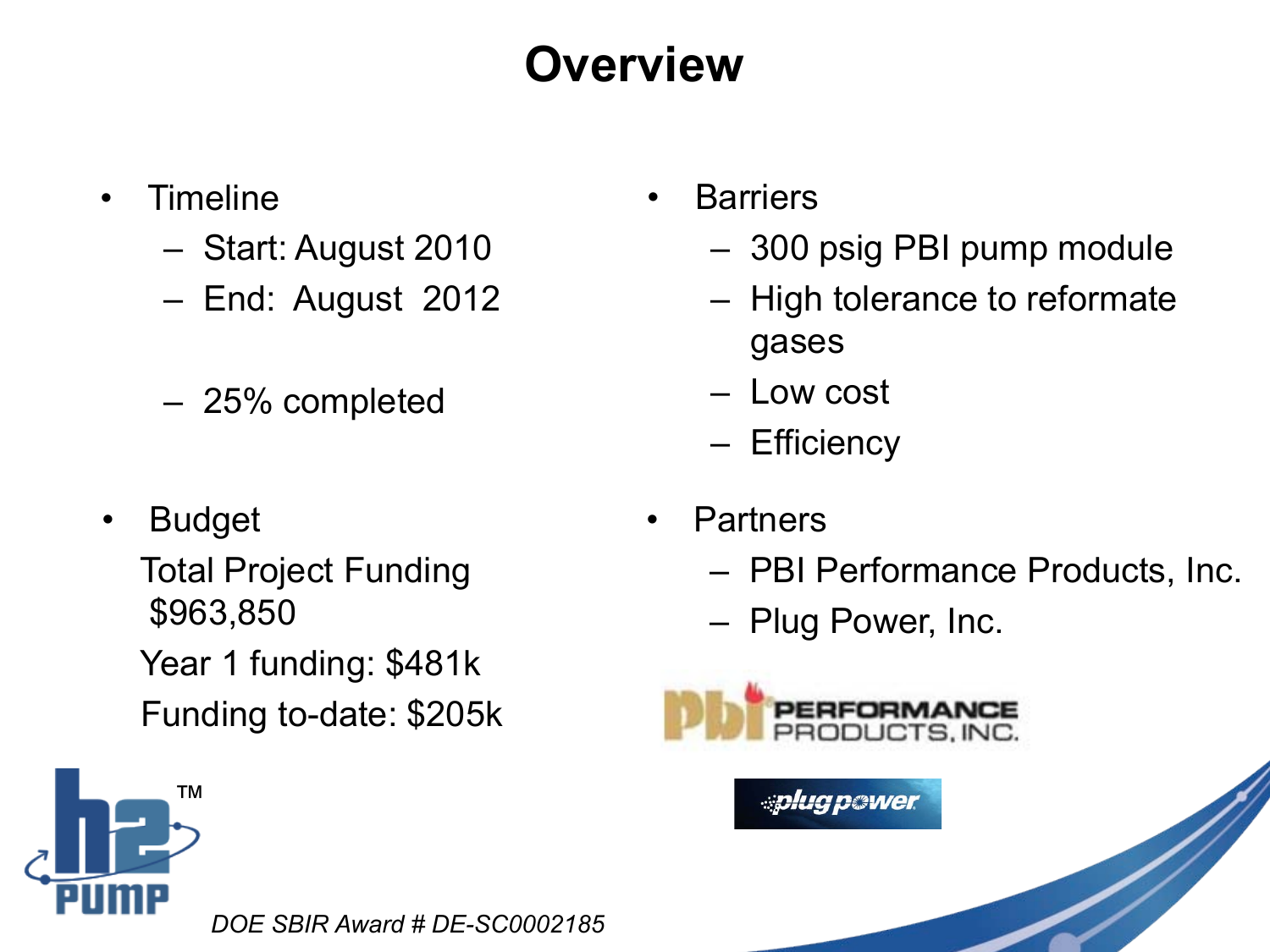| <b>H2Pump LLC</b>                        | <b>Responsibility</b><br><b>Project lead/Coordination</b><br><b>Requirements definition</b><br>Hardware design &<br>development<br>Test/analysis | <b>Contacts</b><br><b>Glenn Eisman</b> |
|------------------------------------------|--------------------------------------------------------------------------------------------------------------------------------------------------|----------------------------------------|
| <b>PBI Performance</b><br>Products, Inc. | Membrane development<br><b>Materials properties</b>                                                                                              | <b>Greg Copeland</b>                   |
| <b>Plug Power, Inc.</b><br>ТM            | Final on-site test &<br>demonstration with<br>an integrated reformer                                                                             | <i>splug power</i>                     |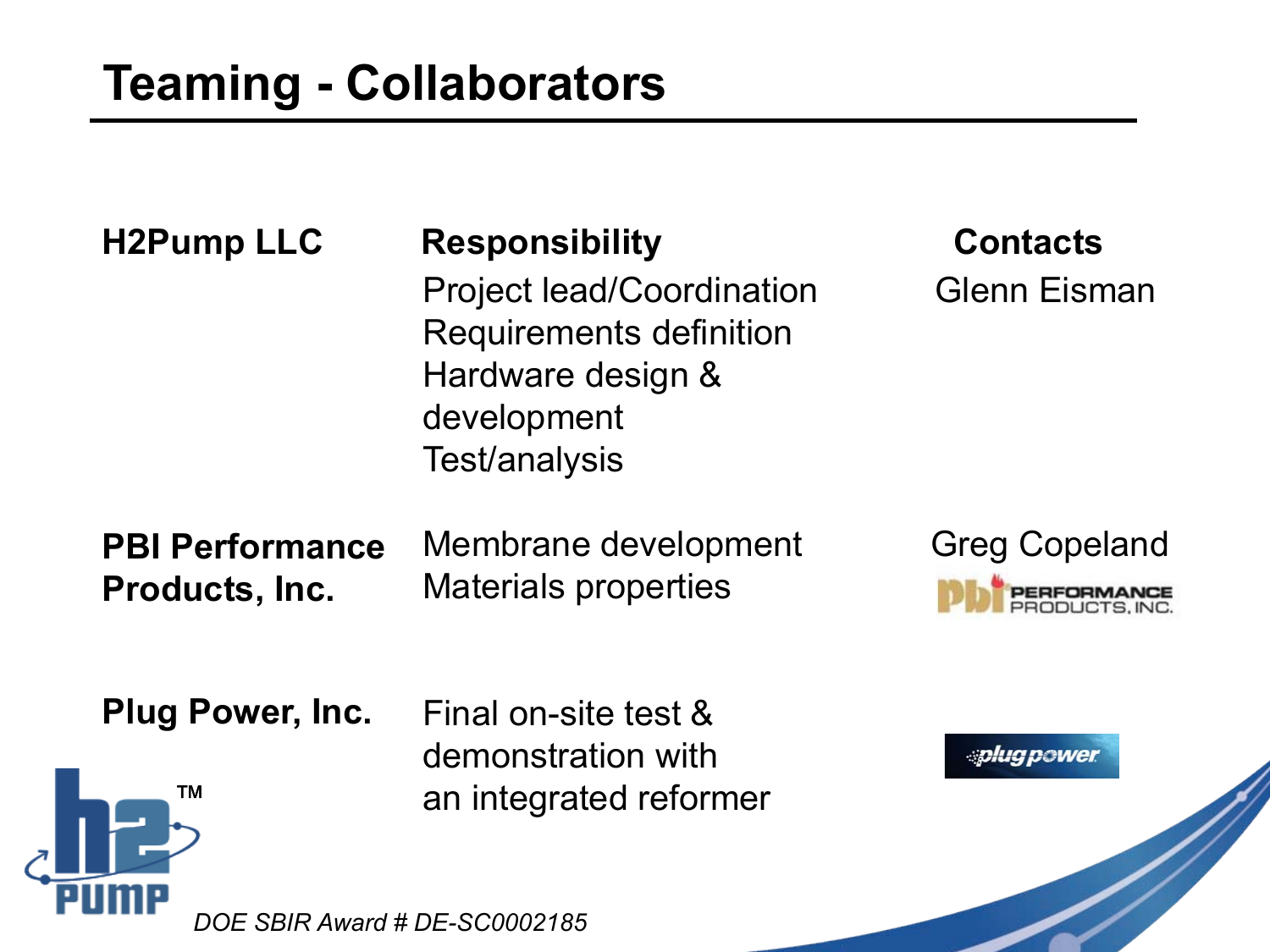**"Process Intensification of Hydrogen Unit Operations Using an Electrochemical Device"**

*Develop and demonstrate multi-functional hydrogen production technology to address the following application needs/barriers:*

**High efficiency (70%)**

**Purification (DOE targets)**

**100 scfh**

**Low cost (\$3/kg)**

CO<sub>2</sub> tolerance

**CO tolerance**

*Pressurization (300 psig)*

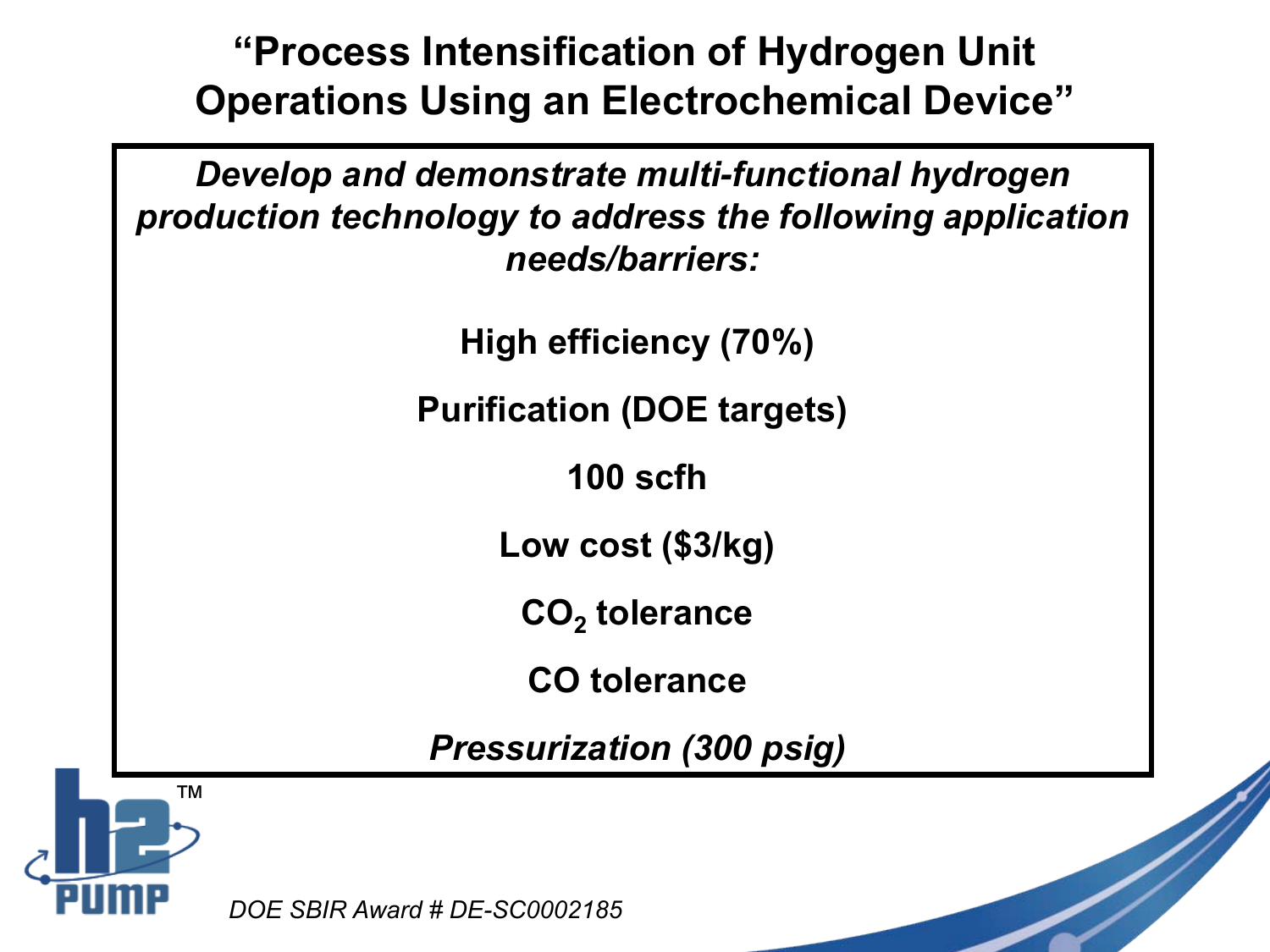## **Program "Asks"**

**"Combining multiple unit operations for the production of purified hydrogen"**





Program Targets  $H<sub>2</sub>$  @ 300 psi 100 scfh  $CO<sub>2</sub>$  tolerance >70% Efficiency Low cost

### **H2Pump Module**

**H2Pump approach: pump module using polybenzimidazole (PBI) high temperature membrane utilized to replace multiple unit operations**

™ **Challenge: PBI membranes are structurally limited, program is based on achieving 300 psid (differential) pressure in the stack**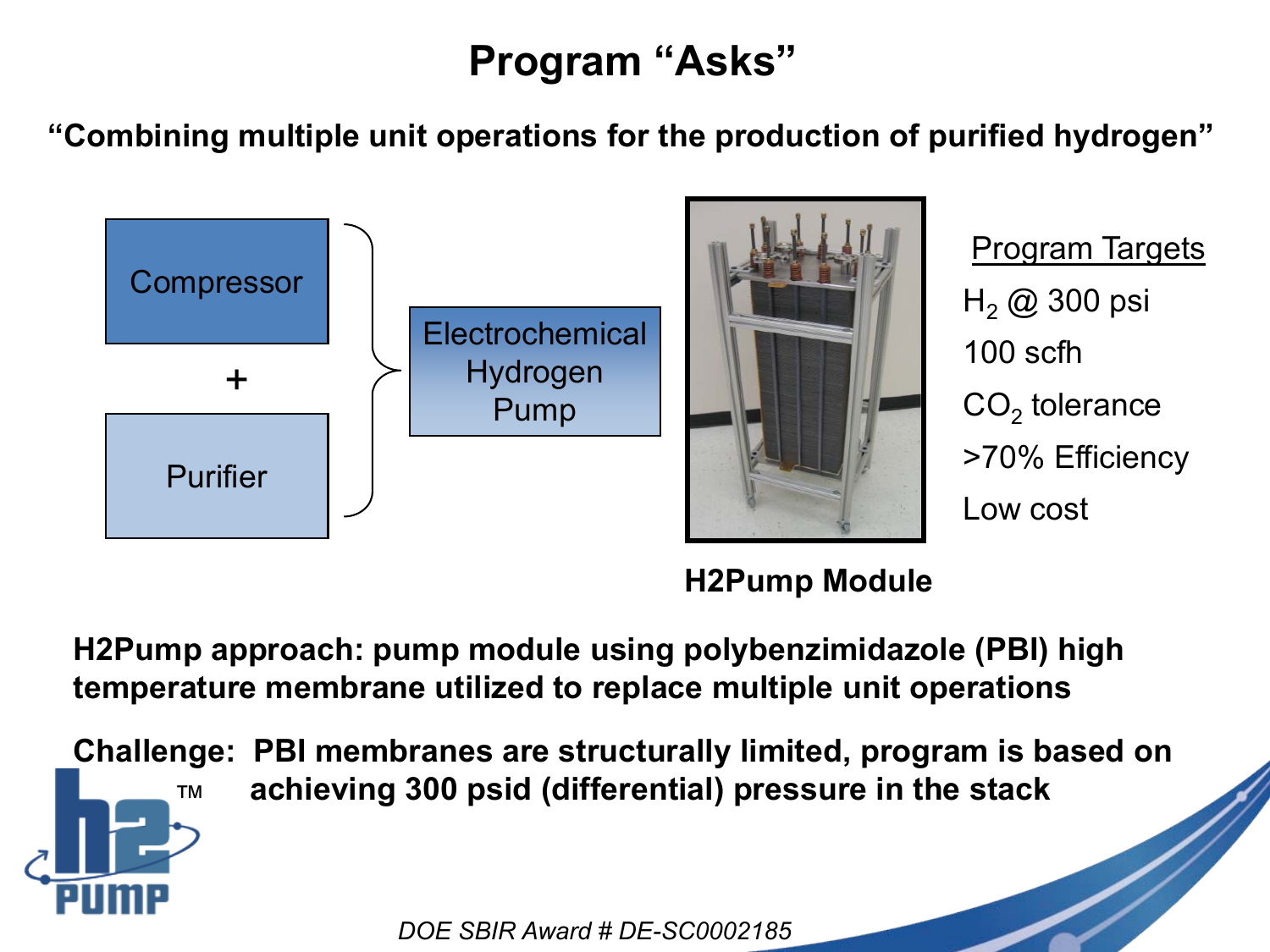## **Electrochemical Hydrogen Pump Basics**

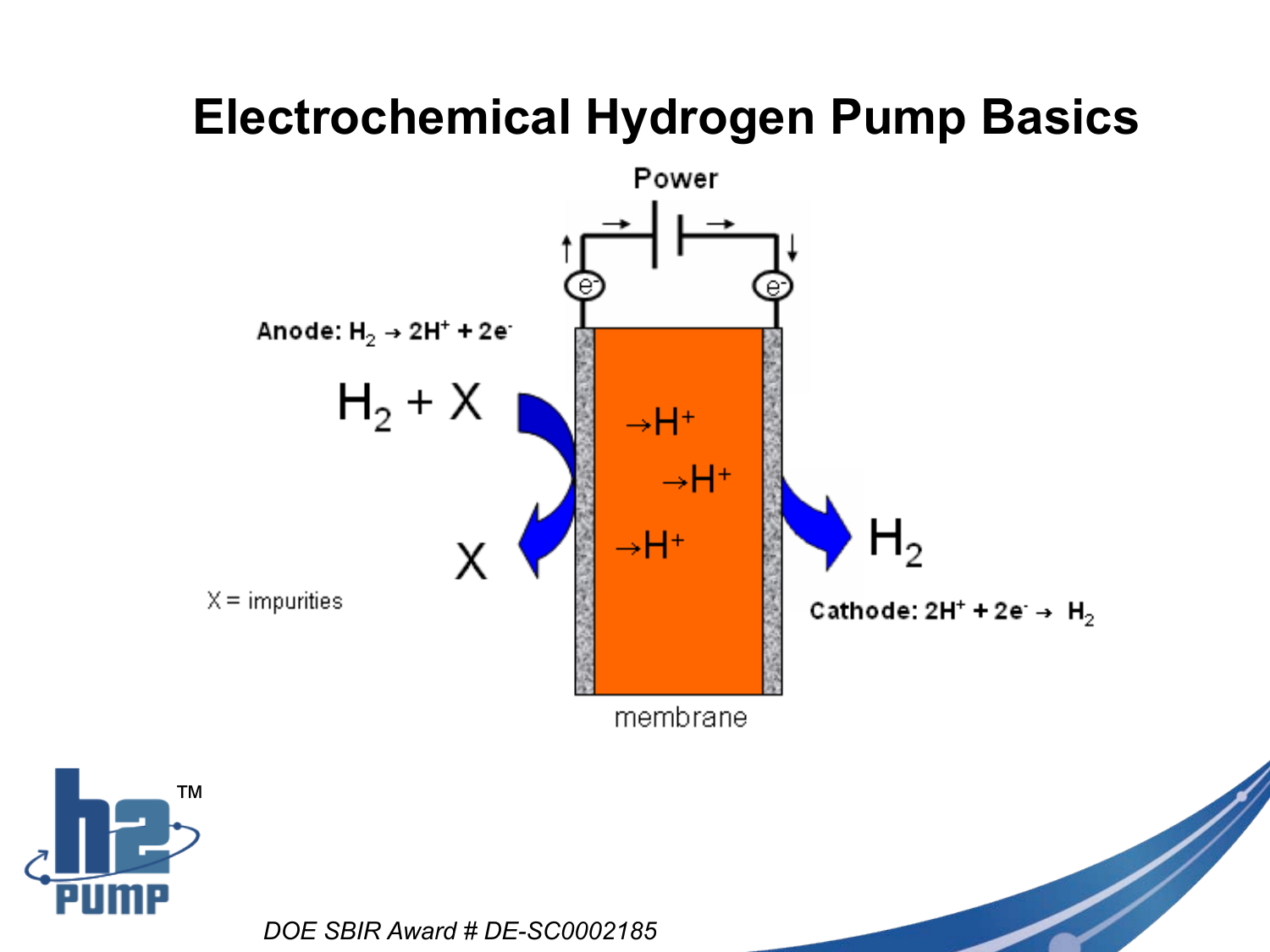### **Relevance – Addressing Barriers**

|  | <b>Program Goal</b>                     | <b>Validation of Approach</b>                                                                                                                                             |
|--|-----------------------------------------|---------------------------------------------------------------------------------------------------------------------------------------------------------------------------|
|  | $\checkmark$ Low cost (\$3/kg)          | Field operation of 80 scfh unit demonstrated at<br>$2.5 - 10$ kW-hr/kg                                                                                                    |
|  | High efficiency (70%)                   | Electrochemical hydrogen pumping provides high<br>efficiency solution to bulk purification and<br>compression                                                             |
|  | $\checkmark$ Purification (DOE targets) | Enhanced pump design integrated with specific high<br>$\bullet$<br>temperature materials can provide high purity<br>Further purification can be efficiently achieved with |
|  |                                         | polishing steps                                                                                                                                                           |
|  | 100 scfh                                | Easily scaled & high turn-down ratio                                                                                                                                      |
|  |                                         | 450 scfh demonstrated                                                                                                                                                     |
|  |                                         | Field demonstration "system" scaled for 160 scfh                                                                                                                          |
|  |                                         | Next generation pump system designed for 1,600<br>scfh to be delivered to a customer 2Q 2011                                                                              |
|  | CO tolerance                            | High temperature compatible materials provide<br>enhanced tolerance to CO                                                                                                 |
|  | <b>Pressurization (300 psig)</b>        | 300 psid, 160°C operation demonstrated in<br>multiple pumps (>200 hrs.) 3/1/2011                                                                                          |
|  | ТM                                      | High temperature compatible architecture identified<br>and currently under test                                                                                           |
|  |                                         |                                                                                                                                                                           |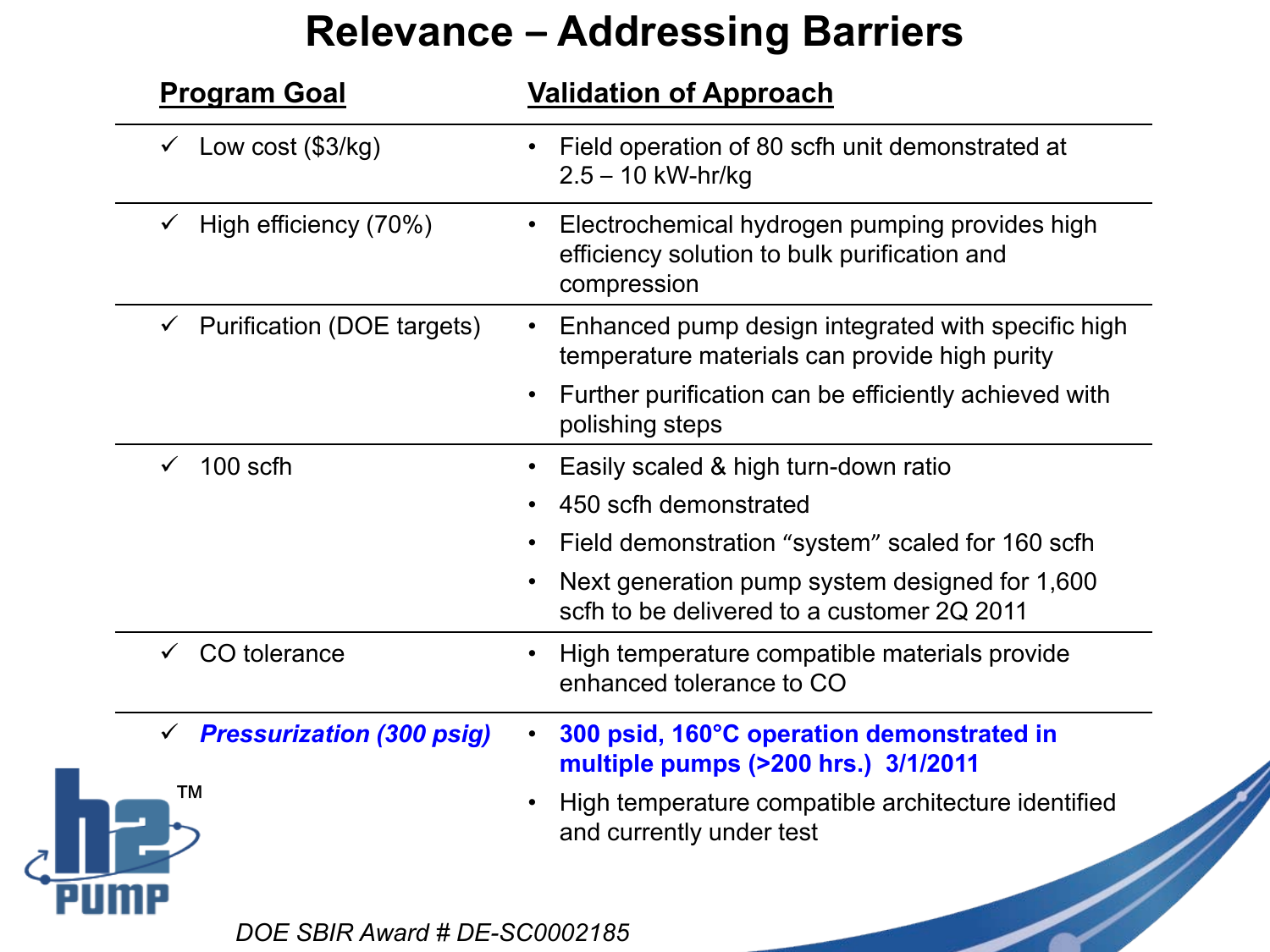### **Approach - Phase I Accomplishments and Results**

#### • **Proof of concept demonstrated**

- 50/50  $H<sub>2</sub>/CO<sub>2</sub>$  mixture
- 75/25  $H<sub>2</sub>/CO<sub>2</sub>$  mixture

#### • **Enhance the existing hardware for 300 psig operation**

- Pressure test existing system level hardware to 300 psig. Improved reinforcement of compressive hardware and slight modifications to plate hardware cross sections
- 300 psig 160°C pumping demonstrated for limited time on lab-scale hardware
- **Utilizing mechanically reinforced high temperature membranes** 
	- Membrane materials from 4 different suppliers
	- Multiple variations on each material tested
	- 14 different high temperature membrane variations evaluated
	- Multiple mechanical reinforcements tested
	- Proper GDL selection provides significant membrane support

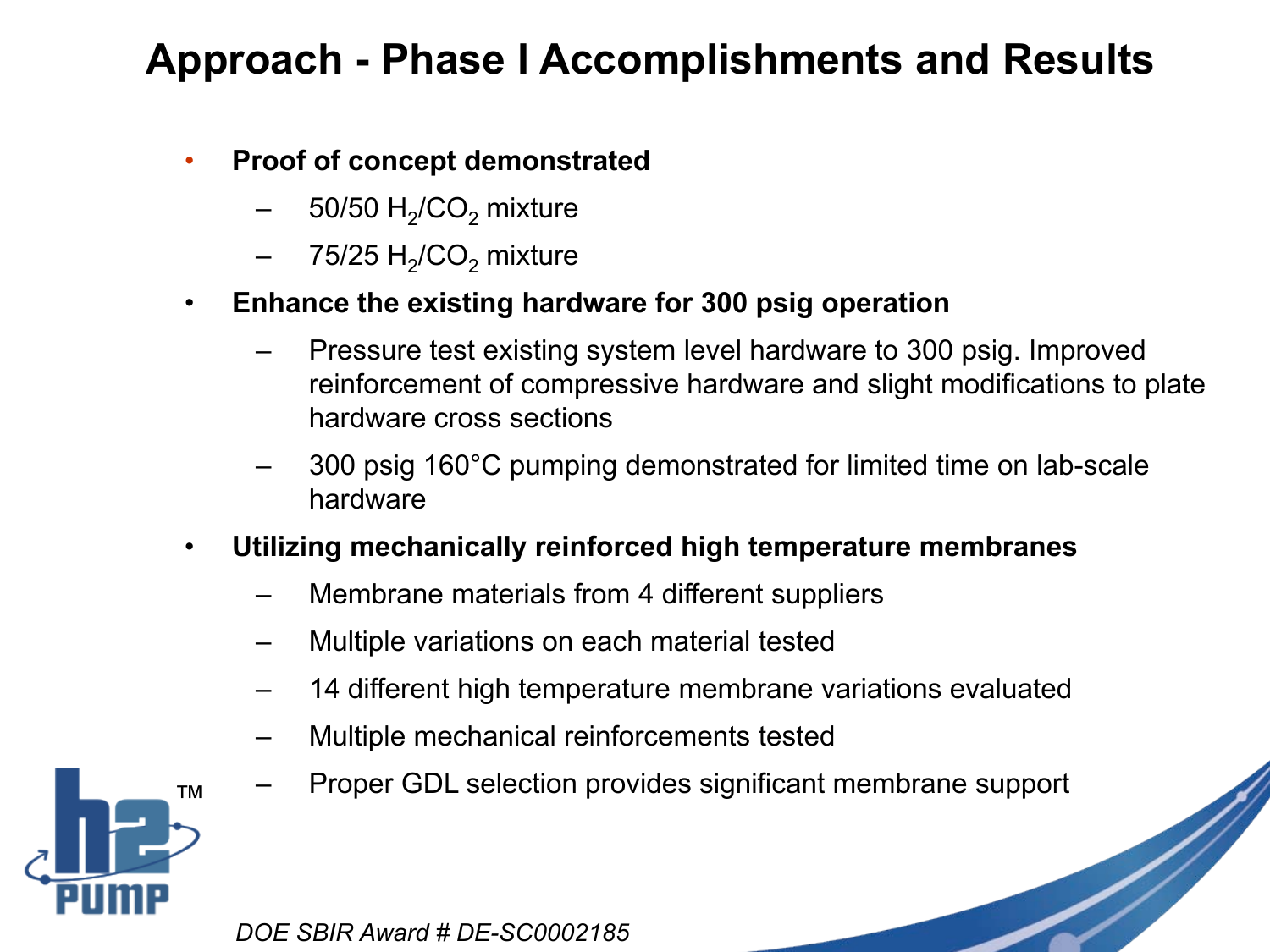## **Approach – Phase II Work Plan**

#### *Barrier Identified (focus of Phase II): Lifetime performance at 300 psig*

- Materials Selection and testing
	- Integrated plate / GDL structure
		- Materials selection partially completed
		- Materials testing in process
- Design for the Application
	- Membrane optimization
		- Developing improved durability and performance with program partner
	- Plate / GDL Structure
		- Identified materials
		- Working with suppliers to test samples and integrate with pumping hardware
		- Integrate electrode structure with plate / GDL
	- Pump Hardware
		- Adapt full scale pump hardware to enhanced design
		- Perform pressure, purity, efficiency, and lifetime testing with various gas mixtures
- Off-Site Integrated Testing with Reformer and Fuel Cell
	- Integrate with existing reformer and fuel cell sub-systems
	- Utilize existing test facilities at Plug Power
	- Analysis
		- Performance model
		- H2A update

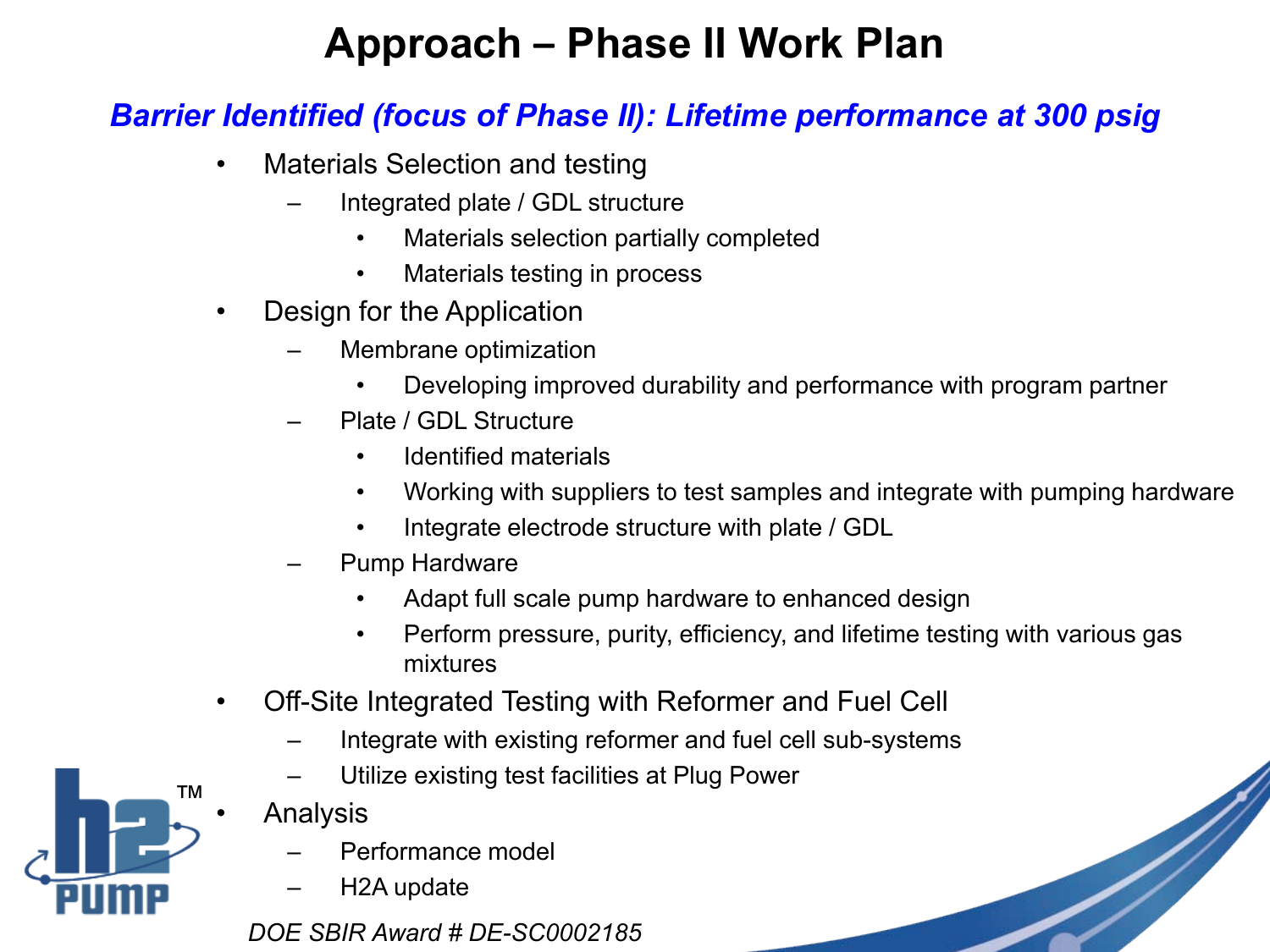# **Approach**

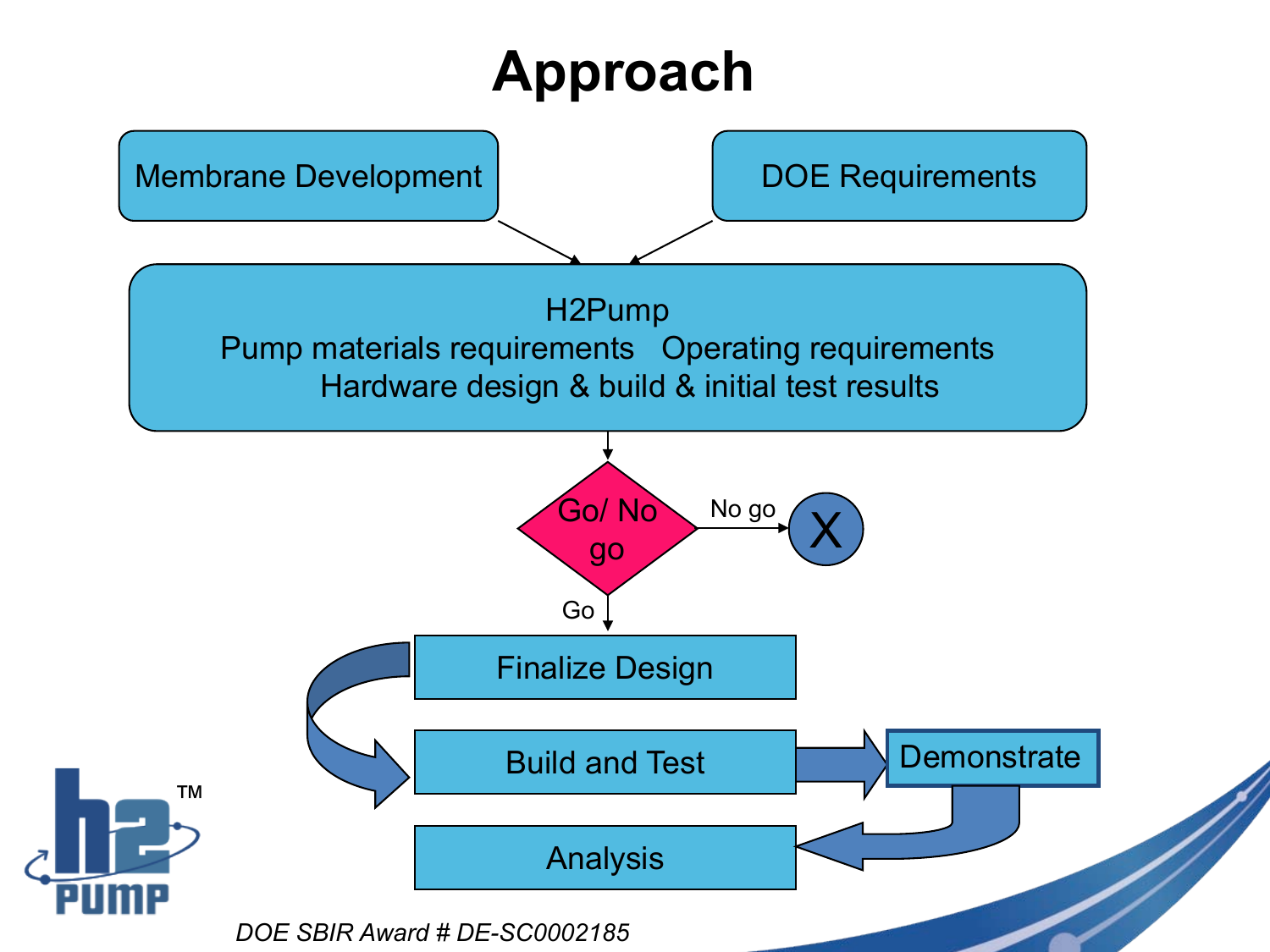## **Schedule - Activities**

#### Start date: August, 2010

|                                         |                   |    | Q1 | Q2                                                                                                                              | Q3 |  | Q4 |  | Q5 |  | Q6 |  |  | Q8 |  |
|-----------------------------------------|-------------------|----|----|---------------------------------------------------------------------------------------------------------------------------------|----|--|----|--|----|--|----|--|--|----|--|
| <b>Task</b>                             | Duration (months) | M1 |    | M2   M3   M4   M5   M6   M7   M8   M9   M10   M11   M12   M13   M14   M15   M16   M17   M18   M19   M20   M21   M22   M23   M24 |    |  |    |  |    |  |    |  |  |    |  |
| 1   Materials Selection and Testing     |                   |    |    |                                                                                                                                 |    |  |    |  |    |  |    |  |  |    |  |
| 2 Pump design and testing               | 16                |    |    |                                                                                                                                 |    |  |    |  |    |  |    |  |  |    |  |
| 3 Off-site integrated fuel cell testing |                   |    |    |                                                                                                                                 |    |  |    |  |    |  |    |  |  |    |  |
| 4 Analysis                              |                   |    |    |                                                                                                                                 |    |  |    |  |    |  |    |  |  |    |  |
|                                         |                   |    |    |                                                                                                                                 |    |  |    |  |    |  |    |  |  |    |  |

**Phase gate go/no go decision** 

- **Q1-Q2: Materials Selection and Testing – Pump Design & Test**
	- PBI Performance Products engaged in polymer and membrane activities which address materials stability, mechanical strength, without significantly impacting conductivity
	- H2Pump actively engaged in hardware development
		- 1) test mechanical properties of MEA candidates in an external cell
		- 2) conductivity cell developed to confirm candidate ionic transport characteristics
		- 3) cell hardware design iterations initiated
		- 4) sampling of PBI from additional sources
		- 5) pump stack design initiated

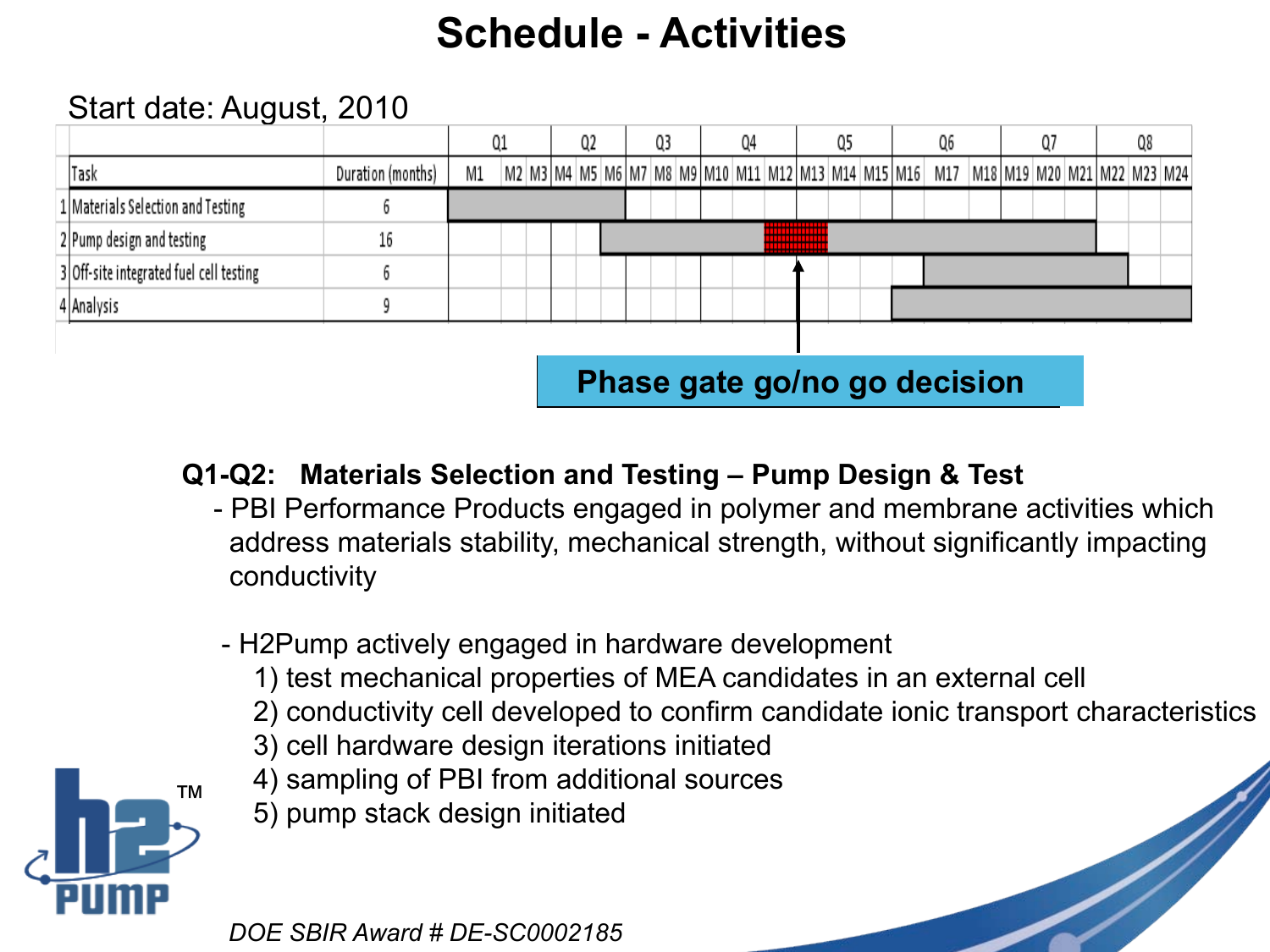## **PBI Membrane Preparation/Selection**

#### **Improve material properties:**

- Thermal cross-linking
- Chemical cross-linking
- Varied acid concentrations

### **Selection criteria / analysis**

- Acid take-up
- Proton conductivity
- Physical properties
- Durability
- Cell Performance

### **Progress to-date**

- Membrane characterization methods for early detection of material degradation
- Enhanced membrane material properties
- Implemented duplicate conductivity rigs for rapid membrane enhancement/characterization cycles







## **Polybenzimidazole (PBI)**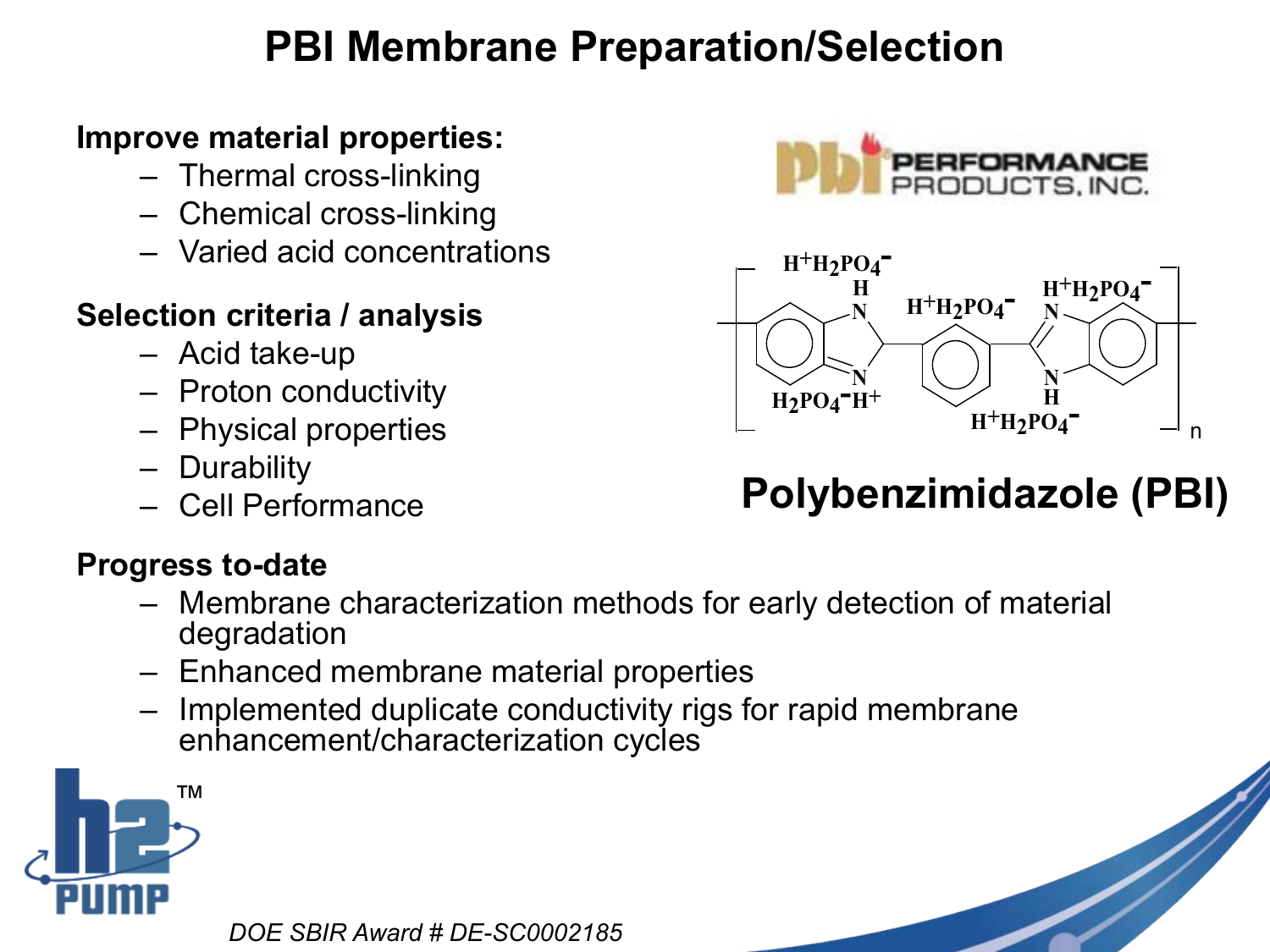### **Membrane Materials Stabilization**

Interface between PBI membrane and electrode can affect cell performance and membrane durability

- Methods used to impact the membrane-electrode interfacial characteristics
	- Electrode coating
		- concentration, thickness and process
	- Electrode treatments
	- Acid control

**Accomplishments to-date:** Membrane failure mechanism associated with early generation MEA configurations and processing method has been eliminated

Achieved repeatability in cell performance as a result of the new interface

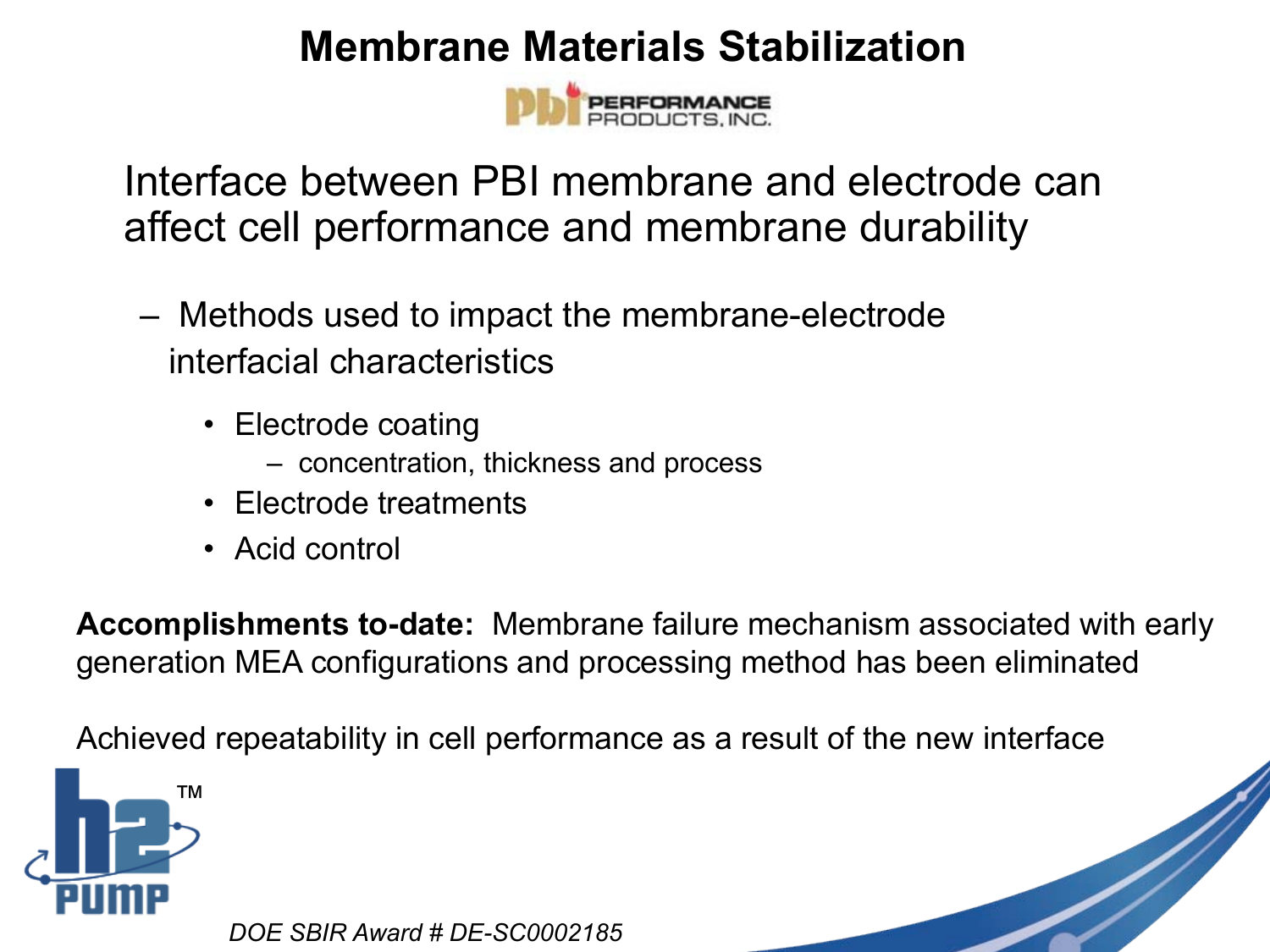## **Cross-Linking Impact on Mechanical Properties**



### Imbibed Acid Uptake **Imbibed Acid Uptake**

Tensile test data of various PBI membrane samples after imbibing with  $H_3PO_4$ 

Cross-linking methods used to-date have not shown that there is a substantial impact on post-imbibed tensile strength at room temperature, yielding insight into polymer chain dynamics and cross-linking approach



Alternative approaches to address membrane properties underway Pump architecture should not rely on mechanical strength of membrane alone

Next Task: Implement environmental chamber on Instron to best understand membrane characteristics (test under typical operating conditions)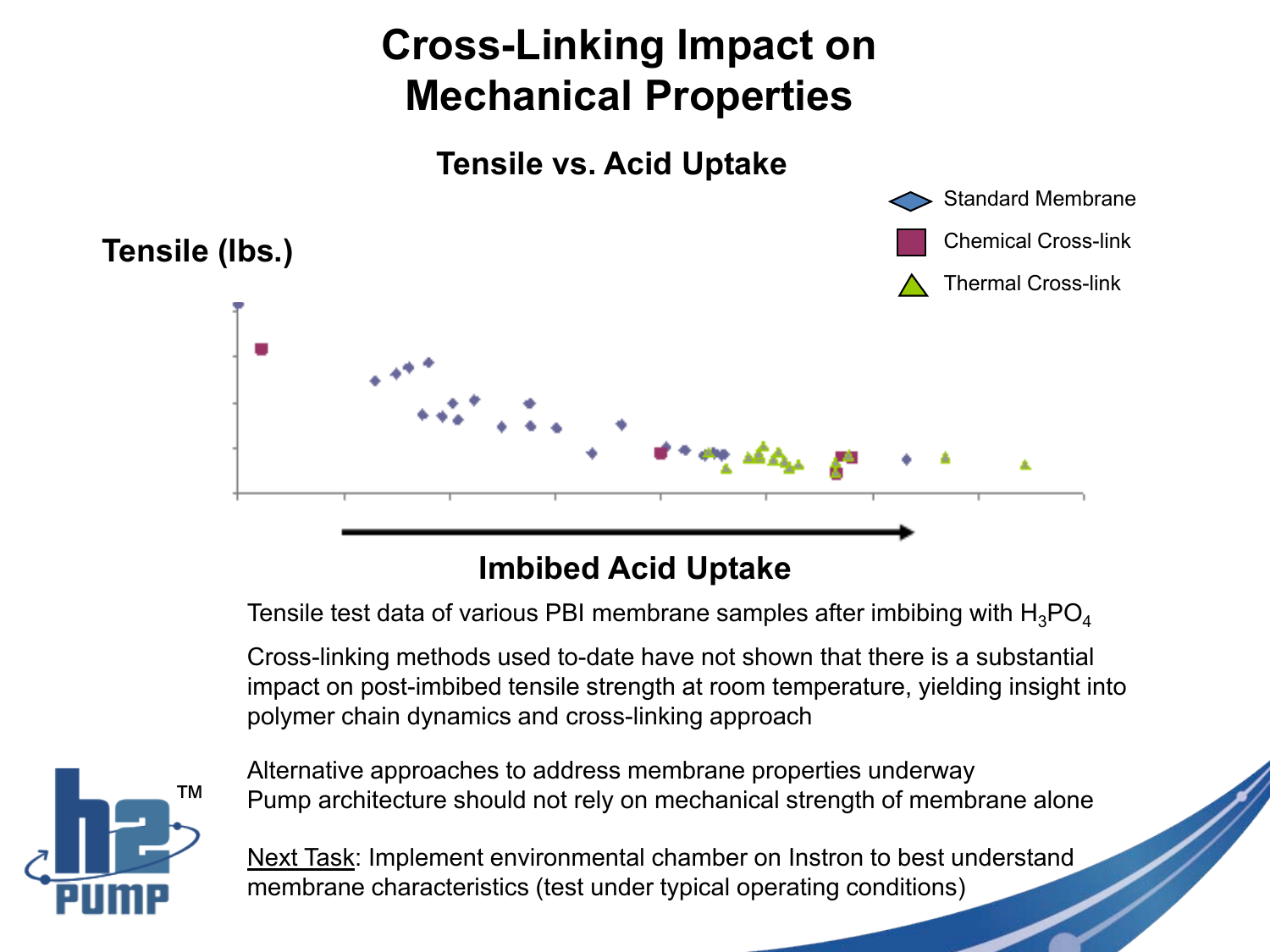## **H2Pump Activities**

- GDL and Pump support architecture identified GDL pressure test rig (see photos) More than 200 pressure cycles at up to 300 psi with high temperature compatible materials Identified combined material orientation and flow channel effects on durability at pressure (drives stack design guidelines)
- Unsupported-membrane design approach Current membrane is not capable of providing substantial pressure holding strength Approach identified in which the membrane and cell hardware are preconfigured, thus avoiding failure due to excessive strain during application of pressure differential
- Conductivity Cell Developed

Used to identify impact of membrane changes on proton conductivity (simulated cell conditions) Machine vs. Transverse GDL orientations can have a



substantial impact on durability under high loads

Test fixture facilitates rapid material screening through cycling at high pressure differentials

Multiple channel widths and orientations permits evaluation of machine vs. transverse direction durability

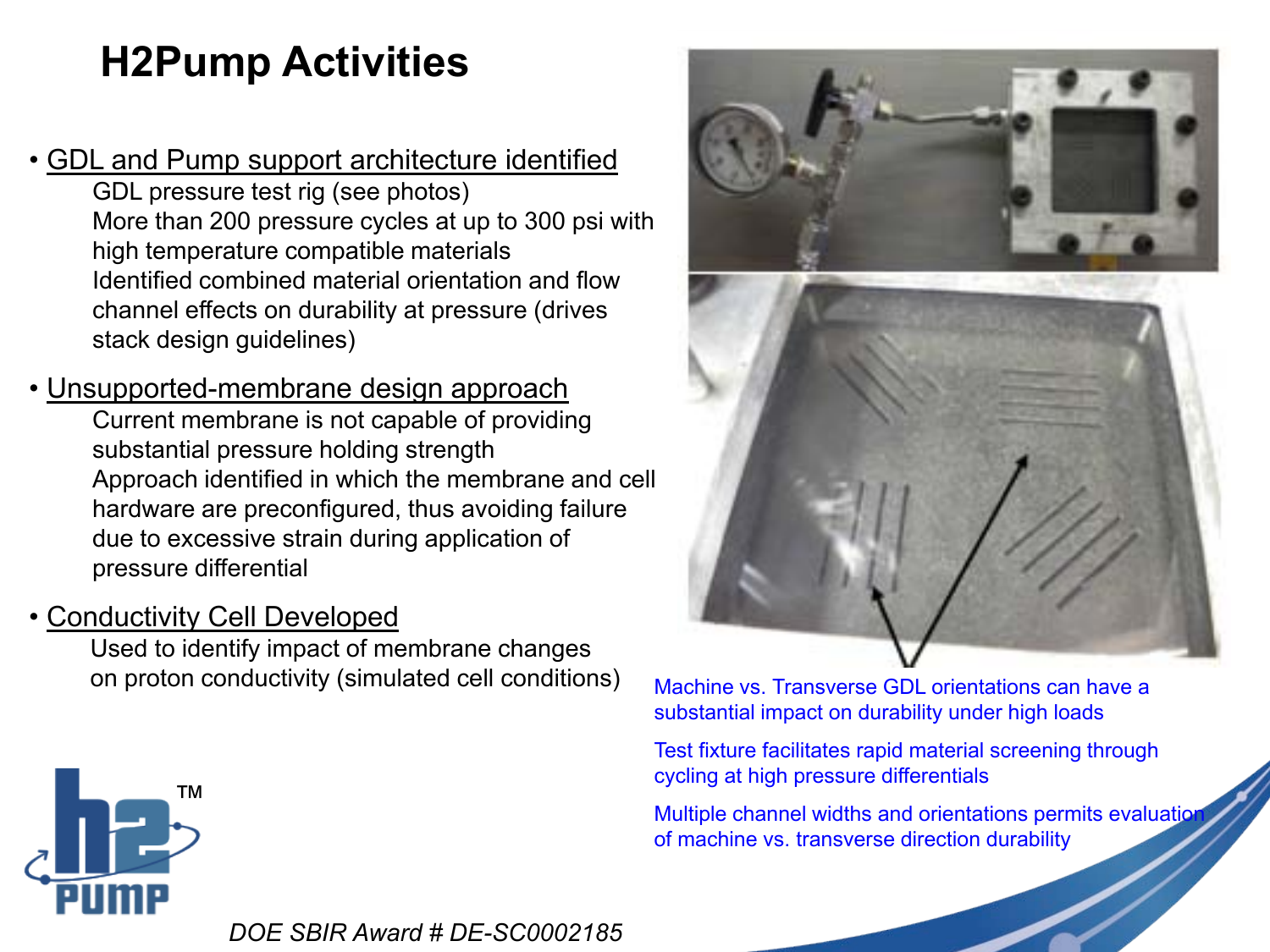## **High Pressure Pump Testing**

#### Analytical Methods

™

- Electrochemical Impedance Spectroscopy (EIS)
	- 8 channel stack testing capability
- Polarization curves at various pressures
	- Evaluate in conjunction with EIS
- Isolate various pressure, design, and build-related overvoltages
- Facilitate rapid design, test and evaluation cycles



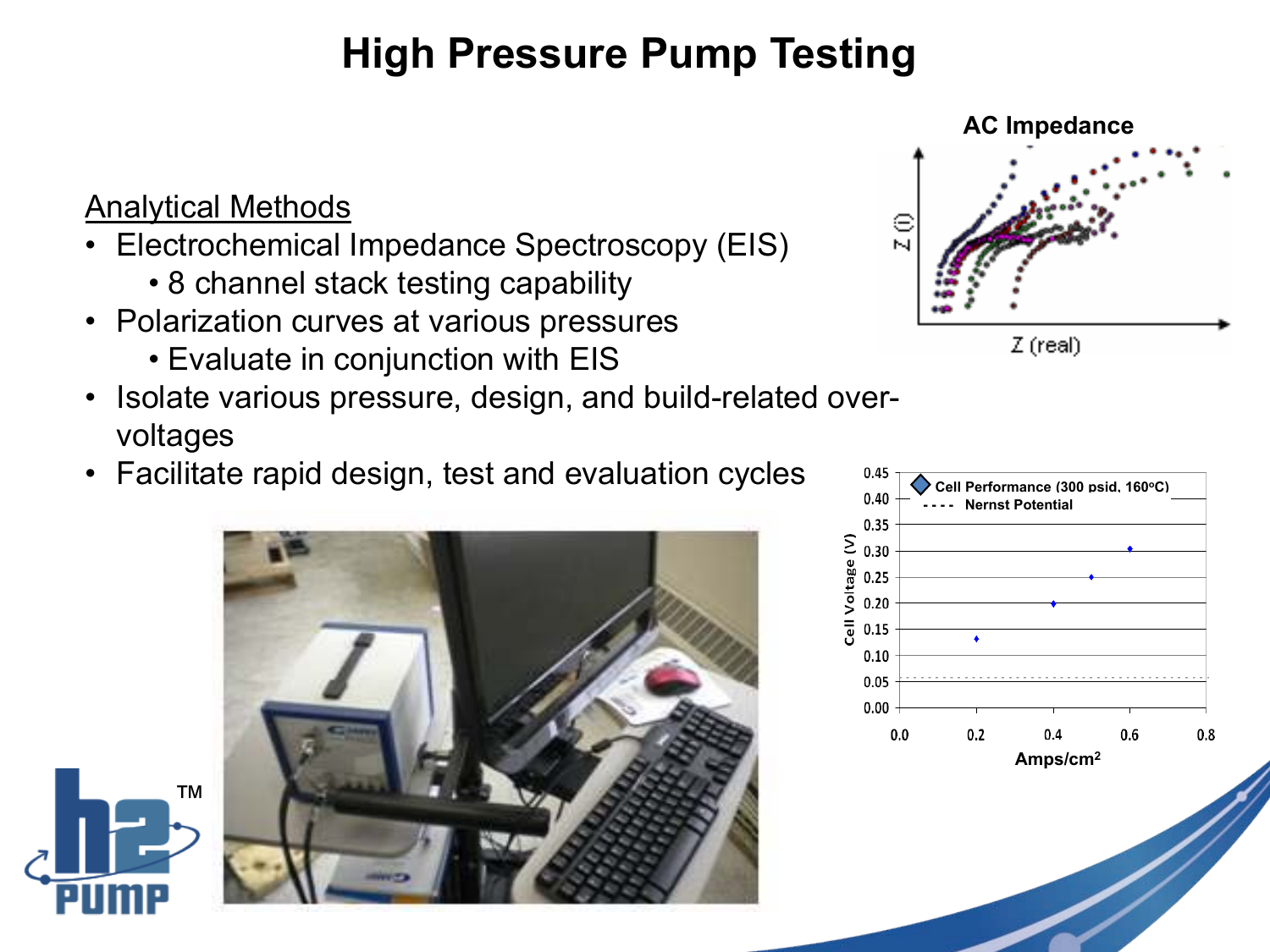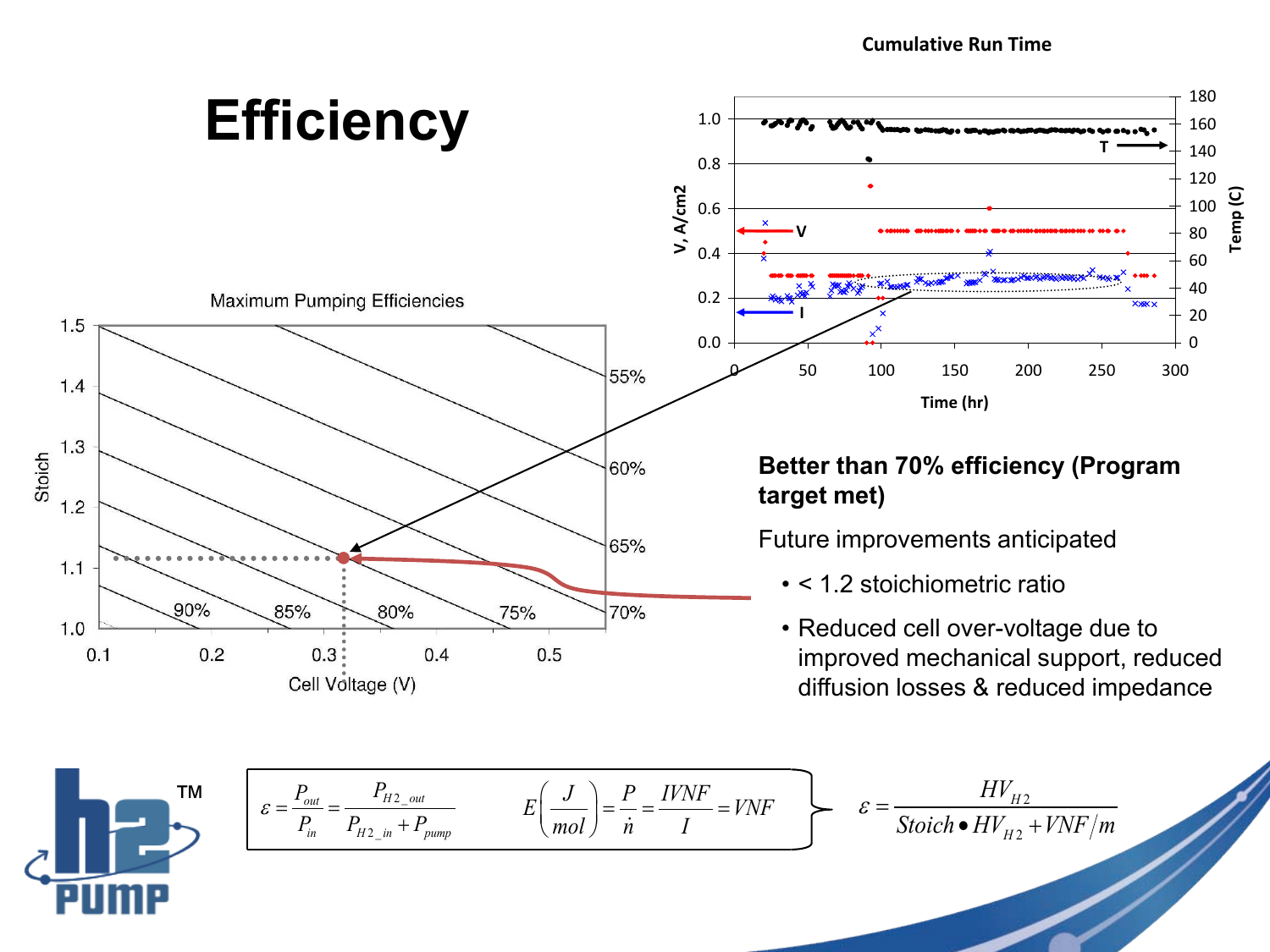## **Accomplishments and Progress**

300 psi differential pressure achieved  $@$  160 °C on multiple pumps (*Program target met*)

- Design advancements
	- Implement advancements from off-line test rigs
		- GDL / support structures
		- Plate material selection
		- Cell build procedures
- PBI membrane
	- Material characterization and enhancement (H2Pump and PBI Performance Products)

**Cumulative Run Time**

• Enhanced electrochemical interface



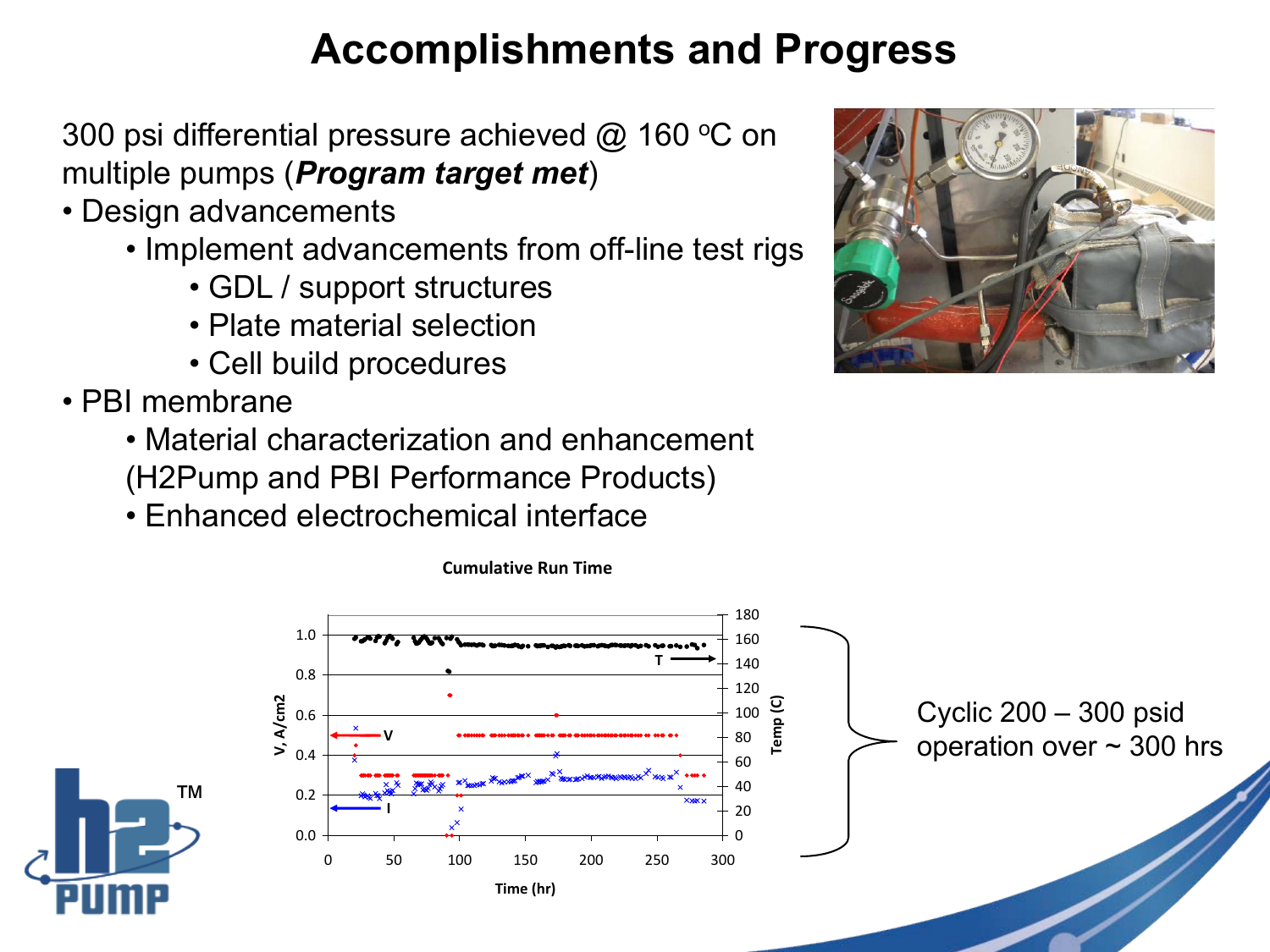## **Hardware Design & Development for 100 scfh Target**

Large Format

Increase active area from 50  $\text{cm}^2$  to 1000  $\text{cm}^2$ 





High Pressure Design

Apply small cell and off-line test results to full size pump

Incorporate thermal management

Material properties of selected high temperature materials

Low anode pressure drop

High cathode pressure capability

*50% complete to-date*



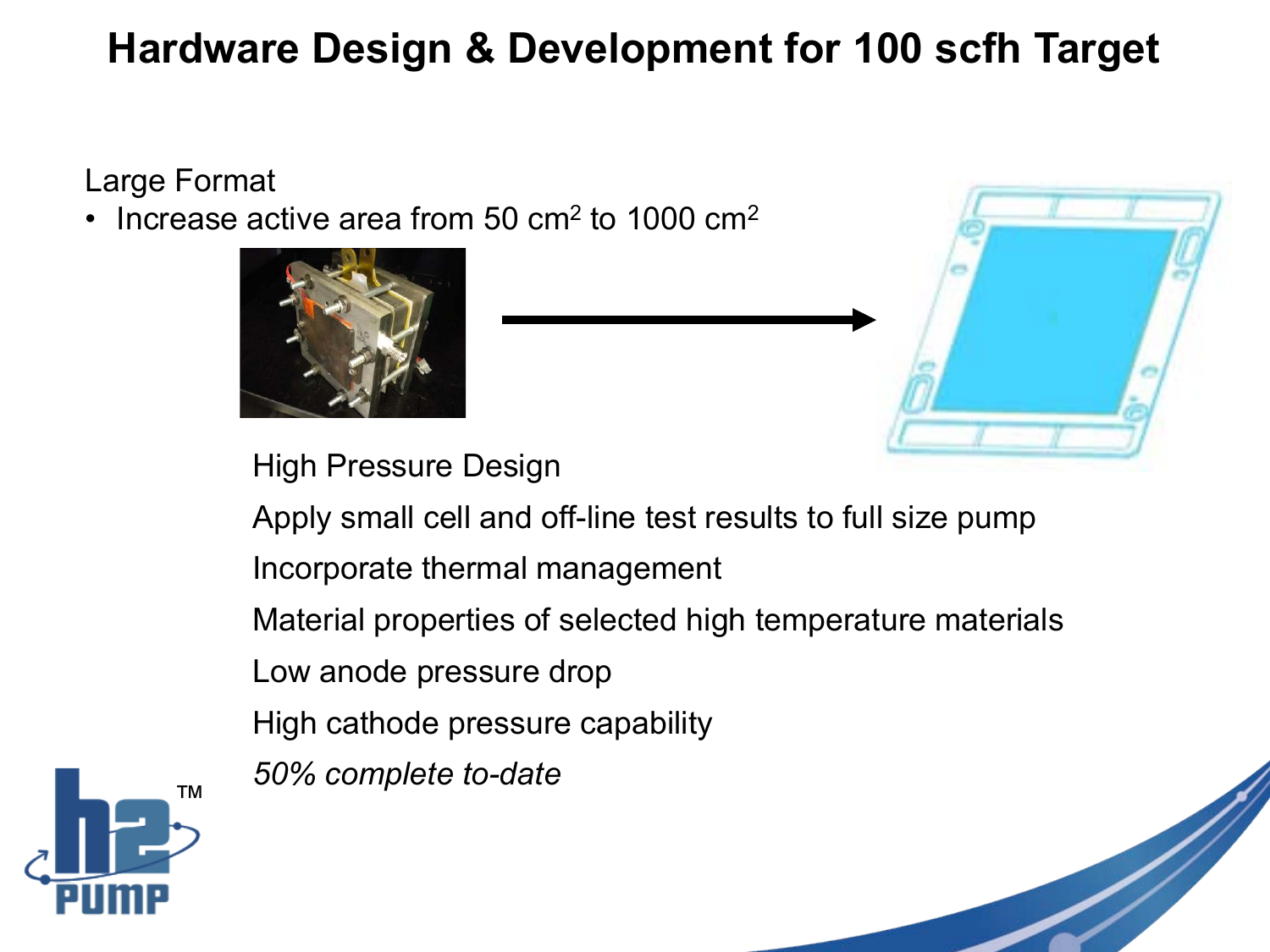### **Status vs. Milestones**

| <b>Milestone</b>                                              | <b>Schedule</b> | <b>Risks/Limitations</b>                                                                                                                                                                    | <b>Status/Risk Mitigation</b>                                                                                                                                                                                    | <b>Task</b> |
|---------------------------------------------------------------|-----------------|---------------------------------------------------------------------------------------------------------------------------------------------------------------------------------------------|------------------------------------------------------------------------------------------------------------------------------------------------------------------------------------------------------------------|-------------|
| Membrane<br>Characterization                                  | Q2              | No suitable accelerated life testing<br>available, leads to long test<br>periods                                                                                                            | Multiple material degradation<br>indicator tests developed/identified<br>(membrane, GDL, plates)                                                                                                                 |             |
| Identification of<br>Suitable 300 psi<br>Architecture         | Q <sub>4</sub>  | Identification of fundamental<br>materials or conceptual limitations<br>Key component materials must be<br>selected early on. Already working<br>with suppliers to avoid delays in<br>2011. | Off-line test rigs developed (GDL,<br>membrane, architecture<br>configurations) and implemented at<br><b>H2Pump and PBI Performance</b><br><b>Products</b><br>Multiple 300 psid 160°C pumps<br>currently on test |             |
| Successful operation<br>of 300 psi pump<br>stack              | Q <sub>5</sub>  | Minimal risk to scale up if design<br>concepts can be demonstrated at<br>lab-scale                                                                                                          | Full-scale pump hardware design<br>initiated.<br>Design guidelines developed from<br>off-line test results.                                                                                                      |             |
| Installation into and<br>testing with modified<br>pump system | Q <sub>6</sub>  | Minimal risk: 2 demonstration<br>systems of suitable size have<br>already been built (1 placed in<br>field, 1 for internal development)                                                     | Adaptation for high pressure / high<br>temperature operation is minimal.<br>High temperature system operation<br>previously demonstrated at 5<br>kg/day scale                                                    |             |
| Demonstration with<br>fuel cell system                        | Q7              | Hardware and facility availability                                                                                                                                                          | Commitment from partner to<br>provide test facility, required<br>hardware, and support                                                                                                                           |             |



### √ - **Represents completed milestone**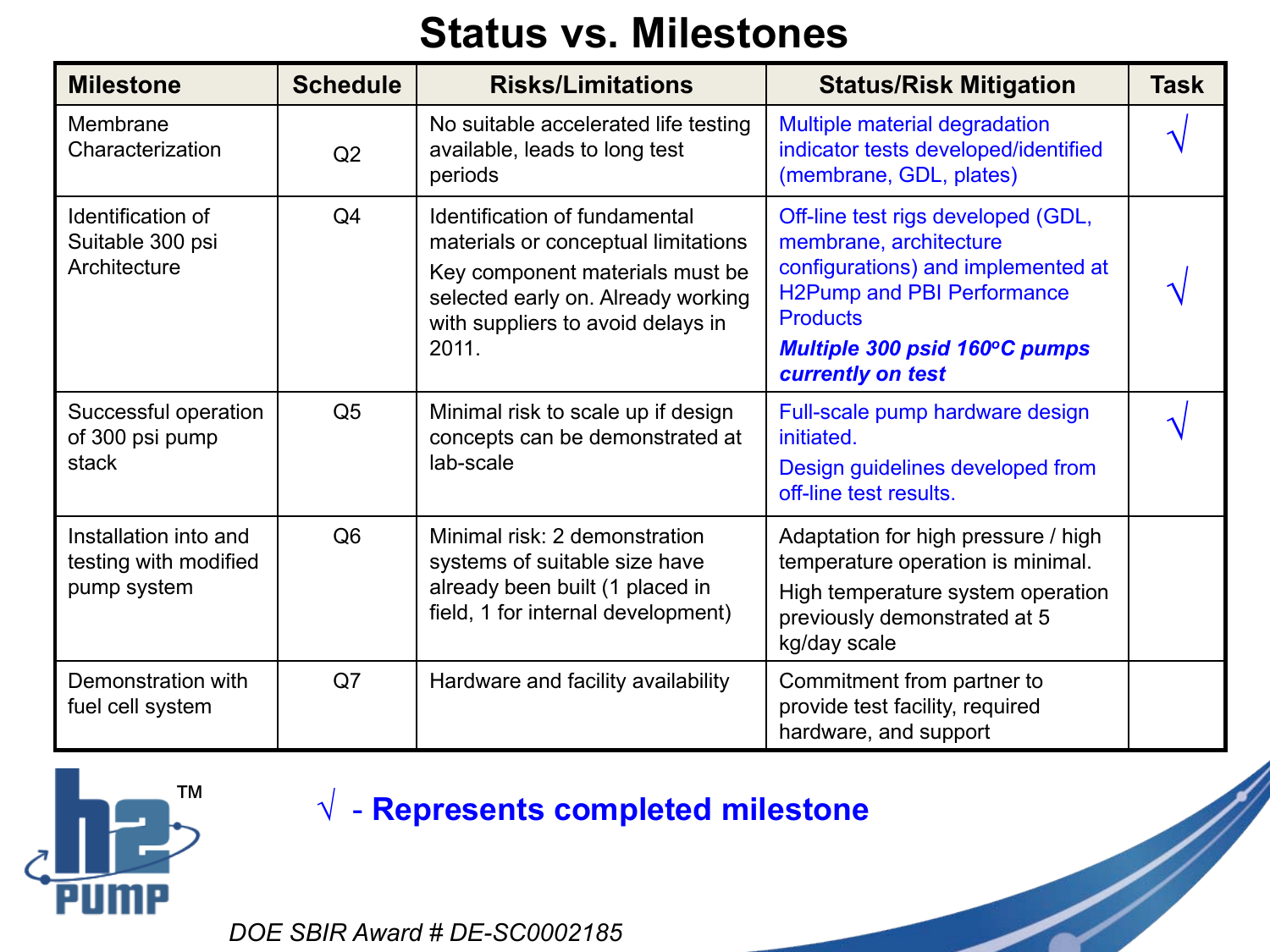## **Project Summary**

- **Program is on schedule**
- **Close working relationship developed with PBI Performance Products**
- **Materials test methods developed and employed**
- **Multiple material options being assessed**
- **Membrane stability and mechanical strength enhancement efforts successfully demonstrated**
- **Initiated hardware and stack designs finalized**
- **300 psid demonstrated in lab-scale testing > 100 hours (continuous)**
- **Program spending on track**

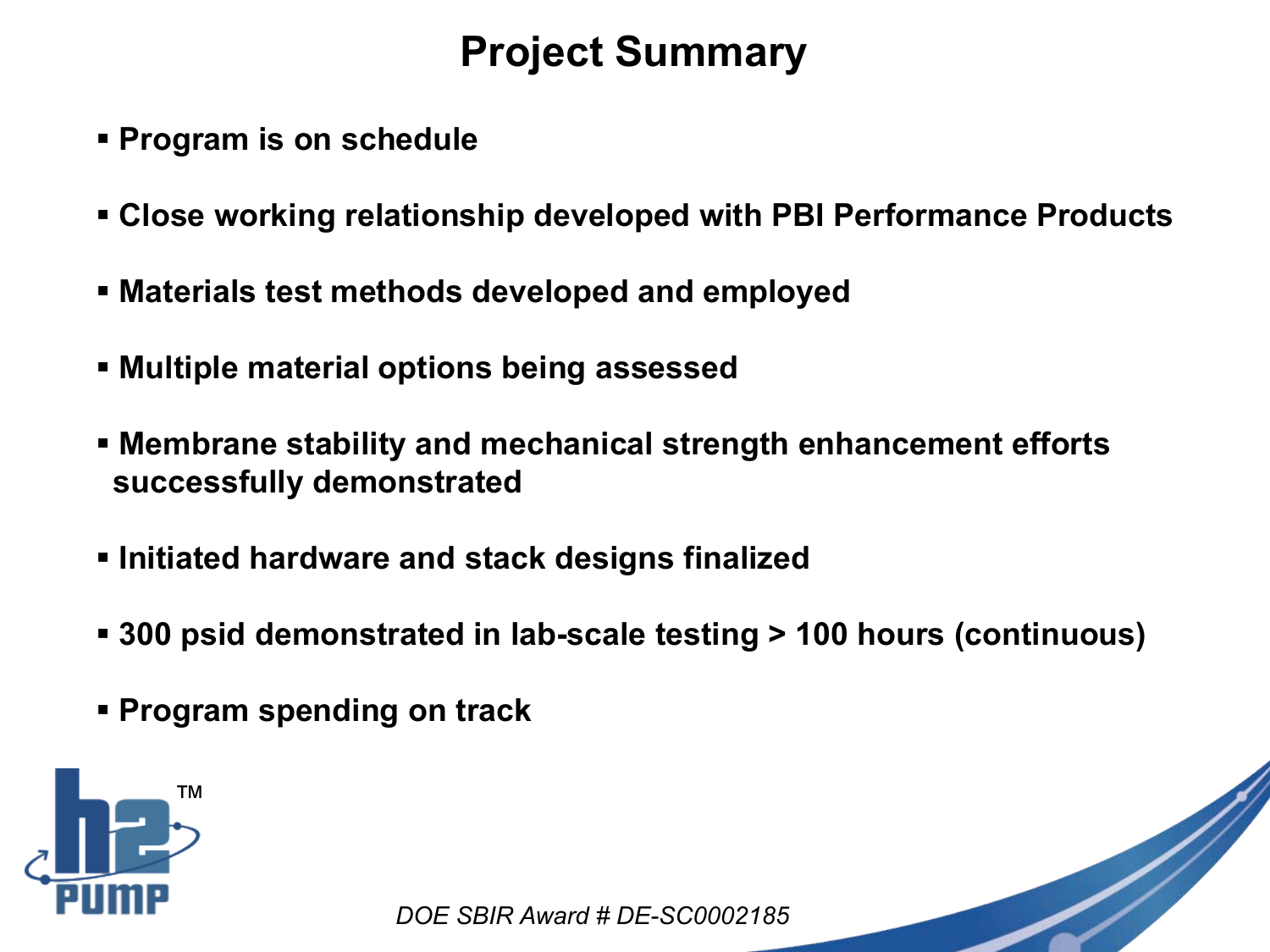## **About H2Pump**



**Dedicated solely to hydrogen recovery and recycling**

**Developing, manufacturing, and marketing hydrogen recycling technology for existing and emerging hydrogen-based processes and industries**

**Founded in October 2005** 

**Located in Latham, New York (Albany)**

**Past awards: NYSERDA, Department of Energy-SBIR, and DoD STTR**

**Prototypes sold for both industrial and alternative energy applications**

**Strategic partnership signed in Nov. 2009, Oct. 2010 (InterTech Group)**

**Installation of first recycler in heat treating facility – Nov. 2009**

**12 employees**